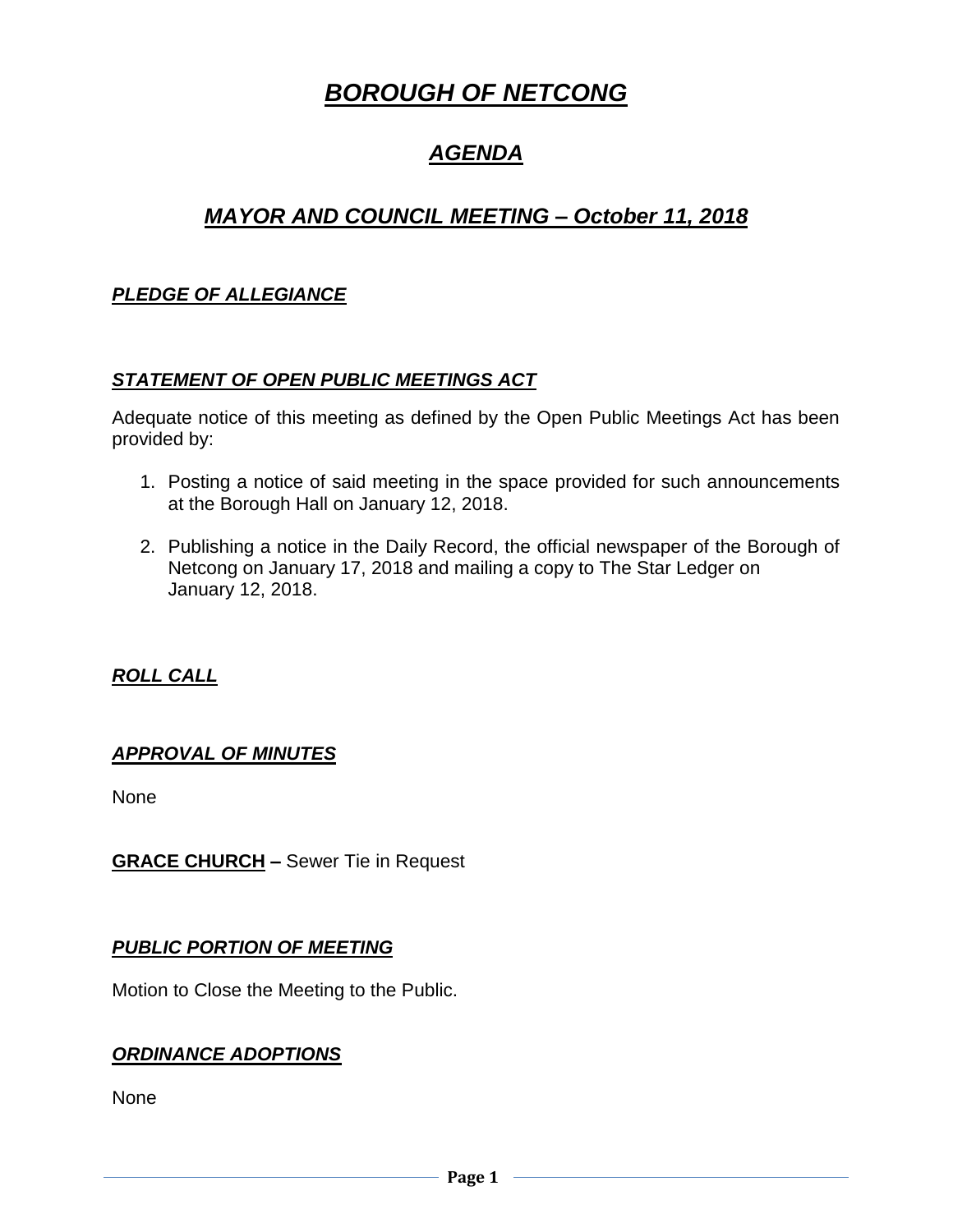## *CORRESPONDENCE*

None

### *BOROUGH ADMINISTRATOR REPORT*

#### *COMMITTEE REPORTS*

| Finance & Insurance:                                            | E. Still     | J. Sylvester |
|-----------------------------------------------------------------|--------------|--------------|
| Economic Development:                                           | R. Hathaway  | E. Still     |
| <b>Public Safety:</b><br>(Police, Fire, Rescue)                 | J. Sylvester | E. Koster    |
| Dept. of Public<br>Works & Utilities:                           | E. Koster    | R. Hathaway  |
| Recreation:                                                     | J. Albensi   | T. Laureys   |
| <b>Public Services:</b><br>(Human Services<br>Recycling & Solid | T. Laureys   | J. Albensi   |

### *OLD BUSINESS*

Waste Disposal

1. Crown Point – Developer's Agreement, PILOT and Arbolino Park MOU

#### *NEW BUSINESS*

1. None

*PRIVILEGE OF THE FLOOR TO THE COUNCIL*

### *MAYOR'S COMMENTS*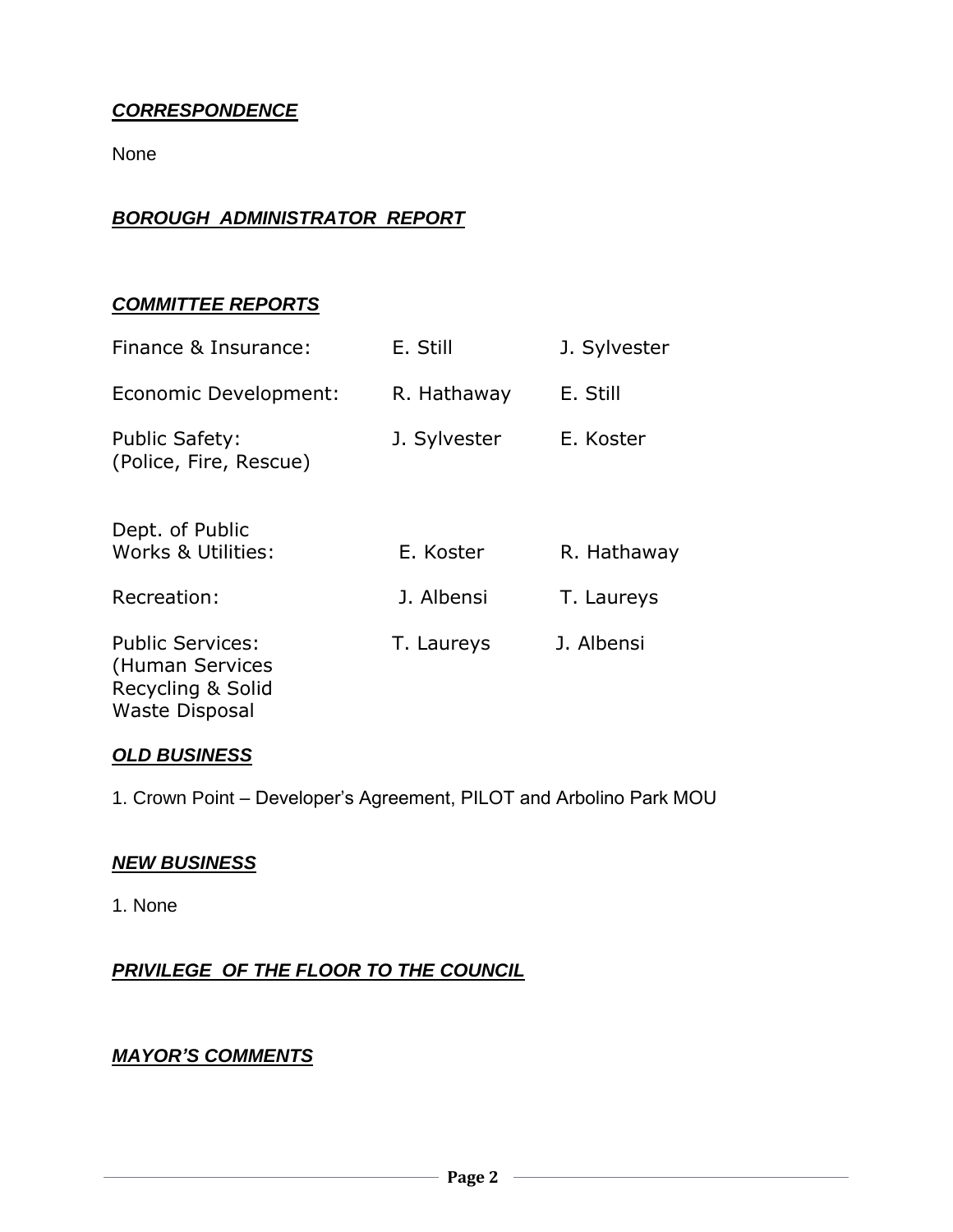## *RESOLUTIONS*

**1. Resolution 2018-101-** Approval to Submit a Grant Application and Execute a Grant Contract with the New Jersey Department of Transportation for the Wiltop Area Sidewalk Program- Phase I.

**2. Resolution 2018 – 103 –** Authorizing a Display of Fireworks by Joseph Zaccarino at St. Michael's Church

**3. Resolution 2018 – 104 -**Authorizing the Award of a Contract to Gaeta Recycling Co., Inc. for Garbage Collection and Disposal Services

### *ORDINANCE INTRODUCTIONS*

1. Ordinance 2018-12 – To Amend Ordinance 2018-3 Fixing the Salaries of Certain Officers and Employees of the Borough of Netcong in the County of Morris and State of New Jersey

Motion to Introduce Ordinance #2018-12 and Read by Title Only.

Motion to Pass Ordinance #2018-12 on First Reading.

#### *REPORTS*

Motion to Incorporate All Reports into the Minutes

### *BILLS*

Motion to Pay All Bills When Funds are Available

### *PUBLIC PORTION OF MEETING*

Motion to Close the Meeting to the Public.